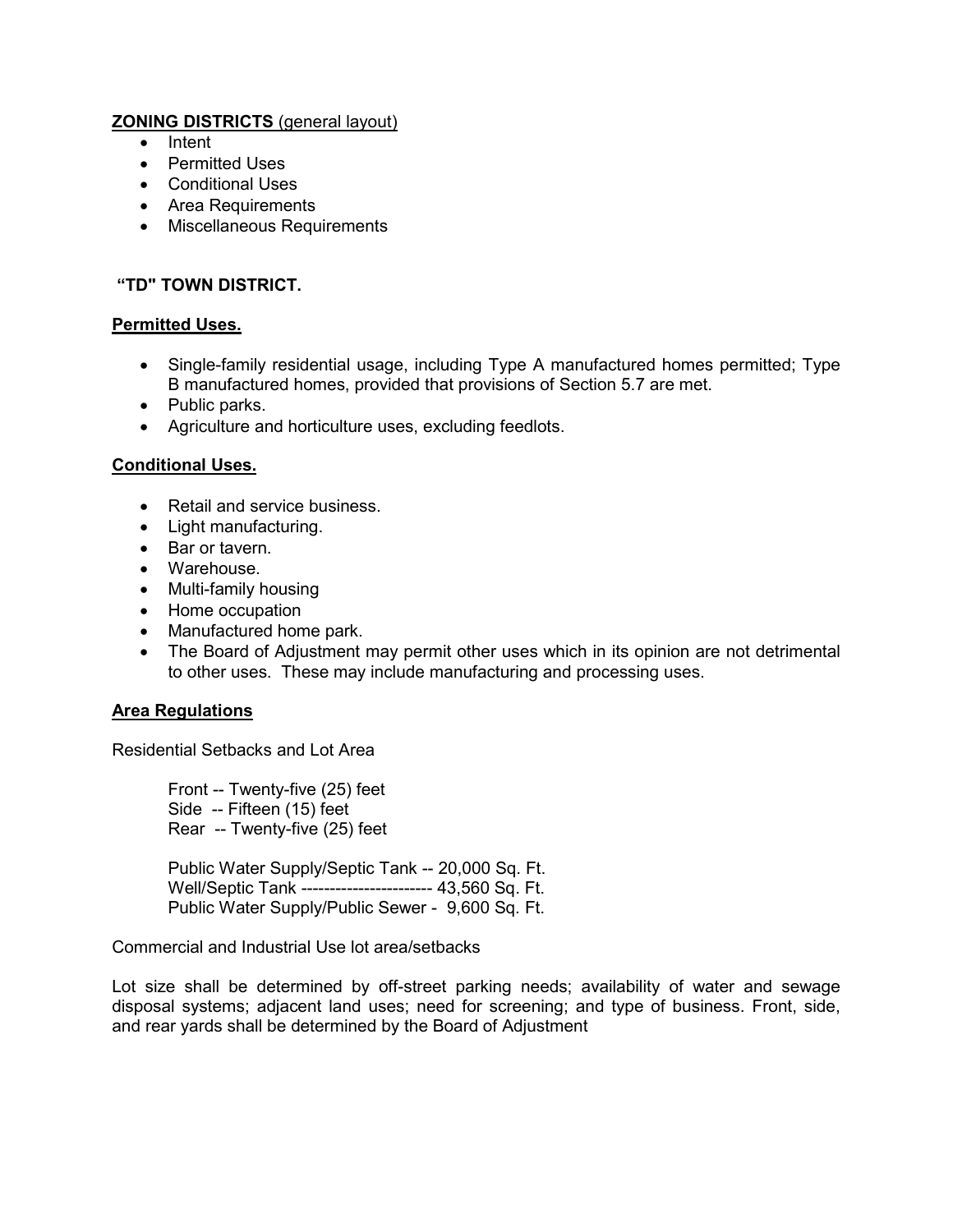## **"C" COMMERCIAL DISTRICT.**

## **Permitted Uses.**

- Field crops and grasslands.
- On-premise signs.
- Accessory uses and buildings.
- Orchards and tree farms.
- Temporary roadside stands for sales of agricultural products grown or produced on the premises.

# **Conditional Uses.**

- Wholesale warehouse and distributing.
- Welding and machine shops.
- Gas, oil, liquid propane and liquid hydrogen stations including bulk stations.
- Public and private utilities.
- Livestock sales.
- Contractors' shops and yards including offices when in conjunction with a shop or yard.
- Government-owned highway and street maintenance shops.
- Implement sales and service.
- Truck terminals and freight warehouses.
- Seed sales and grain storage, fertilizer and chemical storage and sales.
- Recreation vehicle sales and park.
- Bar/Tavern.
- Commercial stables.
- Kennel with or without animal grooming.
- Veterinary clinics.
- Wireless telecommunication towers and facilities.
- Convenience store/service station.
- Seasonal retail stands utilizing a structure (temporary or permanent).
- Commercial orchards, tree farms, truck gardening, and greenhouses with retail sales.
- Motel/hotel.
- Off-premise Signs.
- Light manufacturing.
- Commercial animal husbandry service.
- Manufactured Home Park existing prior to June 18, 1974.

## **Area Regulations.**

- 1. Lot Size.
- 2. Front Yard:
- 3. Building Height.
- 4. Side and Rear Yard:
- 5. Access.
- 6. Storage.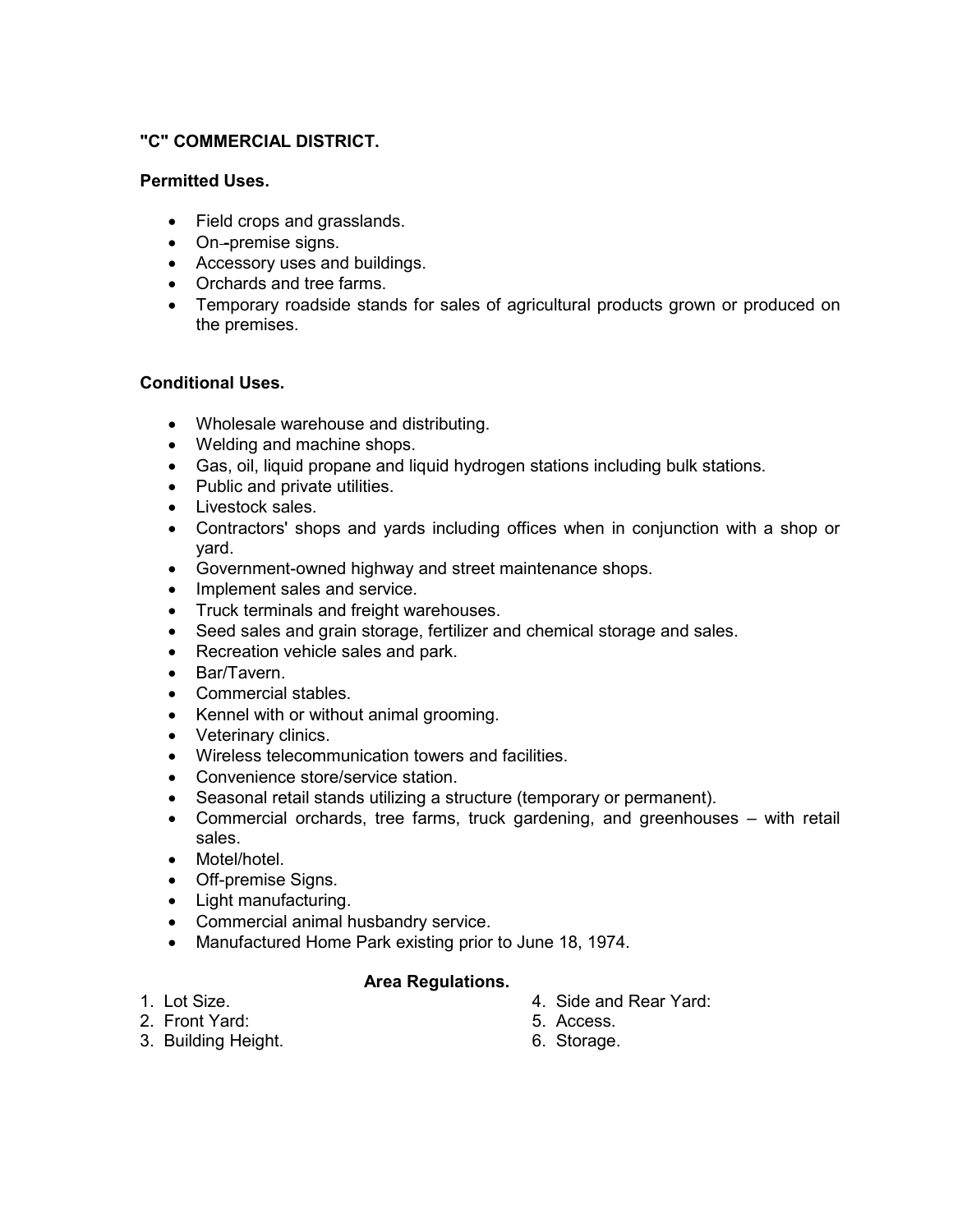# **CHAPTER 3.06. "I" INDUSTRIAL DISTRICT.**

### **Section 3.06.01. Permitted Uses.**

- 1. On-premise signs.
- 2. Field crops and grasslands.
- 3. Accessory uses and buildings.

#### **Section 3.06.02. Conditional Uses.**

- 1. Uses permitted by conditional use in the "C" Commercial District, except implement sales and service; recreation vehicle sales and parks, bar/tavern, commercial stables, veterinary clinics convenience store/service station, Seasonal retail stands utilizing a permanent structure, commercial orchards, tree farms, truck gardening, and greenhouses; and Motel/hotel.
- 2. Agricultural product processing facilities such as ethanol plants and corn/soybean processing.
- 3. Crematory.
- 4. Explosive manufacture or storage.
- 5. Fertilizer manufacture.
- 6. Incineration or reduction of garbage, dead animals, fat or refuse.
- 7. Soap manufacture.
- 8. Tanning of leather, rawhide, or skins.
- 9. Off-premise signs.
- 10. Adult uses. (See Chapter 5.30).
- 11. Any permitted residential use in the "A" Agricultural District, where such use existed prior to June 18, 1974, and where such conditional use, if granted, will be limited to rebuilding, remodeling, of such pre-existing residence or construction of a new residence on the site of the pre-existing residence.
- 12. Other industrial or commercial uses determined by the Board of Adjustment to be consistent with the intent of this District that can meet the performance standards listed in section 3.06.04.

#### **Section 3.06.03. Area Regulations.**

- Lot Area.
- Front Yard:
- Side Yards.
- Rear Yards.

#### **Section 3.06.04. Performance Standards.**

- Noise.
- Air Pollution.
- Odor.
- Glare, Heat or Radiation
- Height Regulations.
- Storage.
- Access.
- Vibration.
- Sewage and Liquid Wastes.
- Fire Hazard.
- Physical Appearance.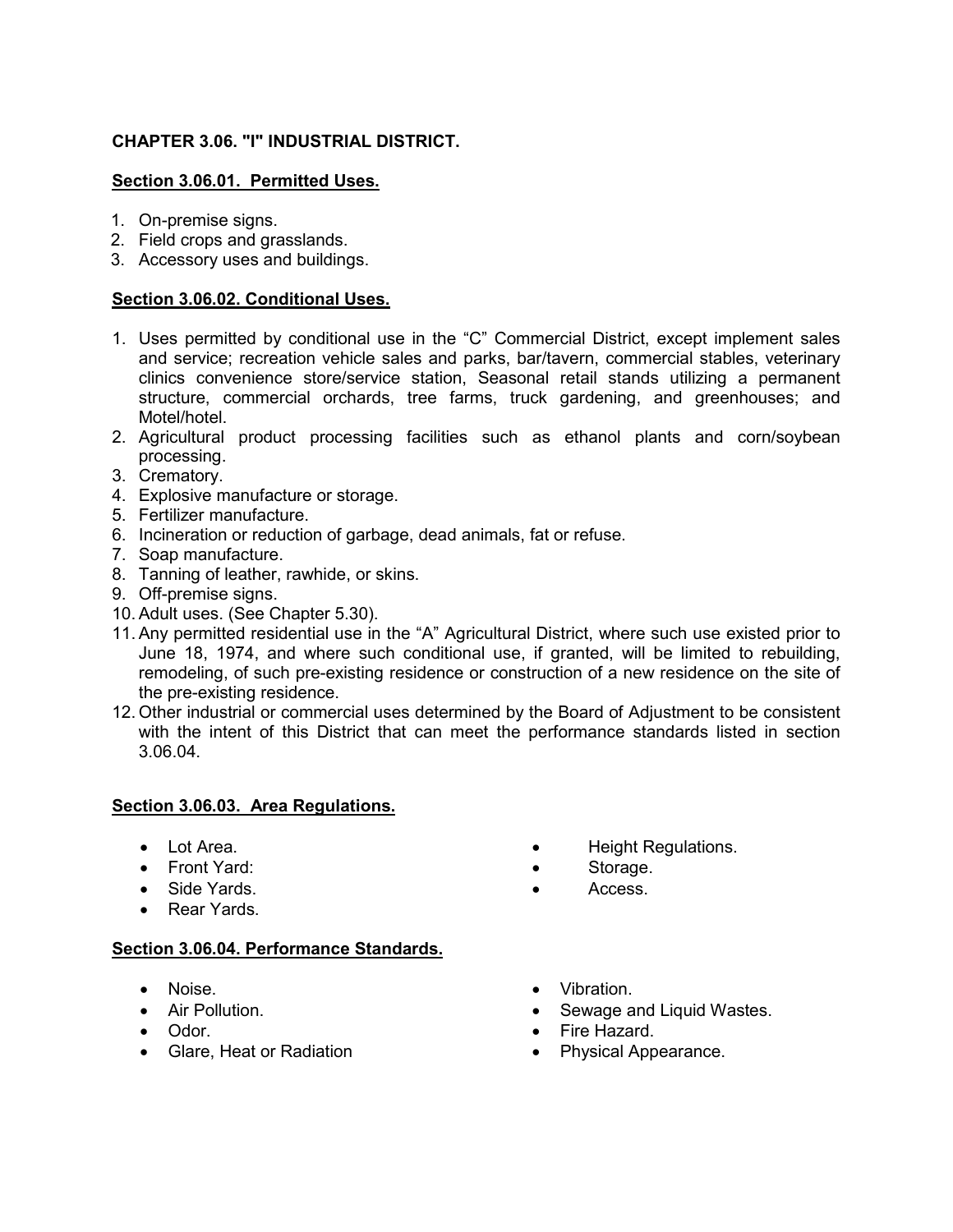# **"NR" NATURAL RESOURCE DISTRICT.**

#### **Permitted Uses.**

- Wildlife production areas.
- Game refuges.
- Historic sites and/or monuments.
- Designated natural prairies.
- Public hunting and fishing access areas.

## **Conditional Uses**.

- Transportation and utility easements and rights-of-way.
- Utility substations.
- Public parks and/or playgrounds.
- Horticulture uses and livestock grazing.
- Essential services,
- Mineral exploration and development, sand, gravel, or quarry operation.

## **Shoreline Alterations, Filling, Grading, Dredging, and Lagooning.**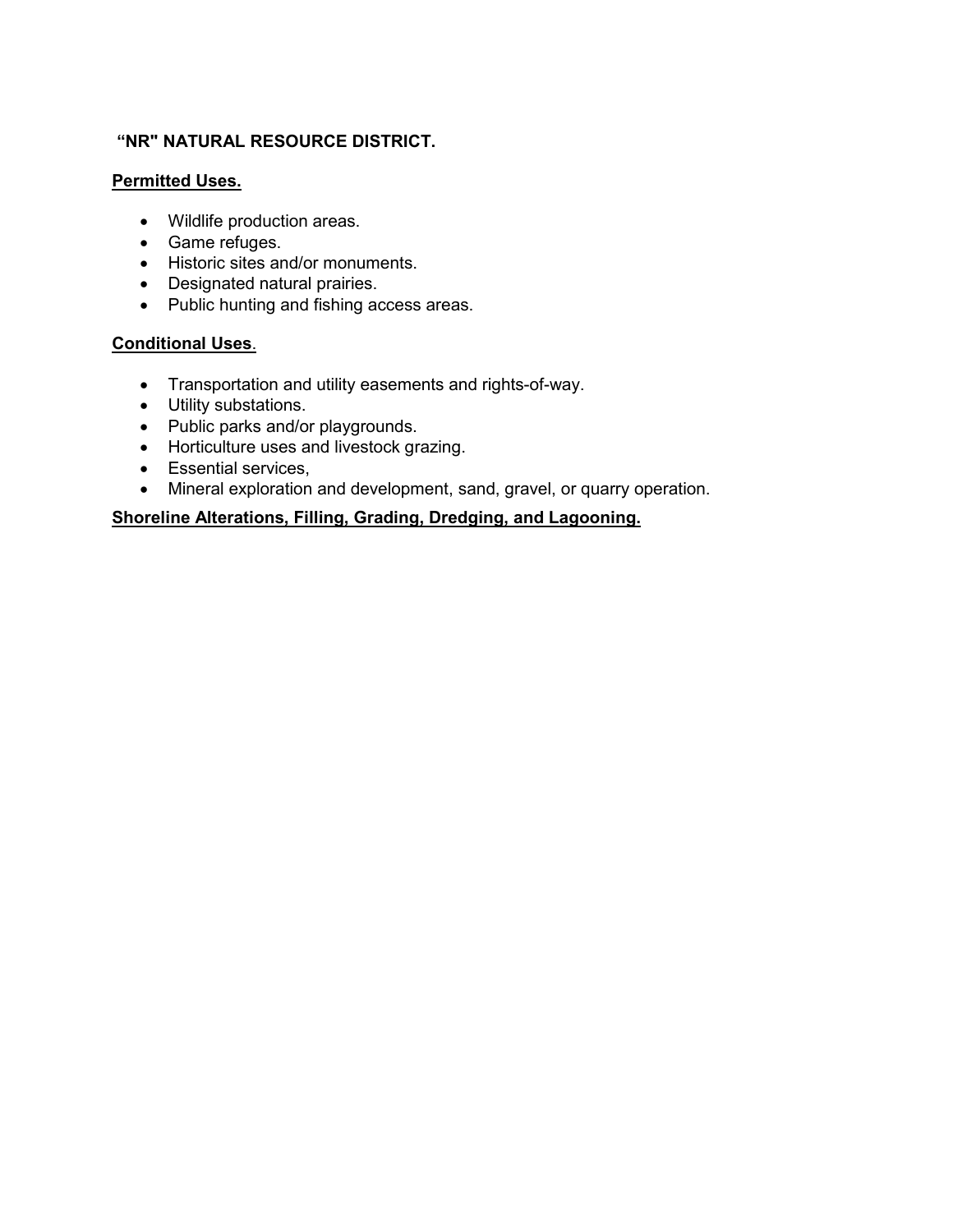## **"LP" LAKE PARK DISTRICT.**

## **Permitted Uses.**

- Site-built single-family dwelling.
- Public parks and recreation areas.
- Agricultural or horticulture uses excluding concentrated animal feeding operations.
- Modular home.
- Type A manufactured home**.**
- Attached garages and unattached private garages with sidewalls less than ten (10) feet and conform to the design of the house.
- Essential public services.
- Accessory uses to include but not limited to boathouses further than fifty (50') feet from the highwater mark, or sheds, piers and docks.

# **Conditional Uses.**

- Twin homes.
- Private parks and campgrounds.
- Boathouses within fifty (50) feet of high water mark.
- Multiple family dwellings, including condominiums.
- Unattached garages with sidewalls greater than ten (10) feet or do not conform to the design of the house.
- Type B manufactured home.
- Commercial storage garages.
- Home occupation.
- Extended home occupation.

## **Area Regulations**

- Setbacks determined by use and whether lake front/non lake front
- Lot Area determined by sewer provisions
- Sewer/Septic Requirements
- Garage size requirements

## **Shoreland Alterations.**

## **Filling, Grading, Lagooning, and Dredging.**

## **Sewage Systems.**

## **Agricultural Easement**.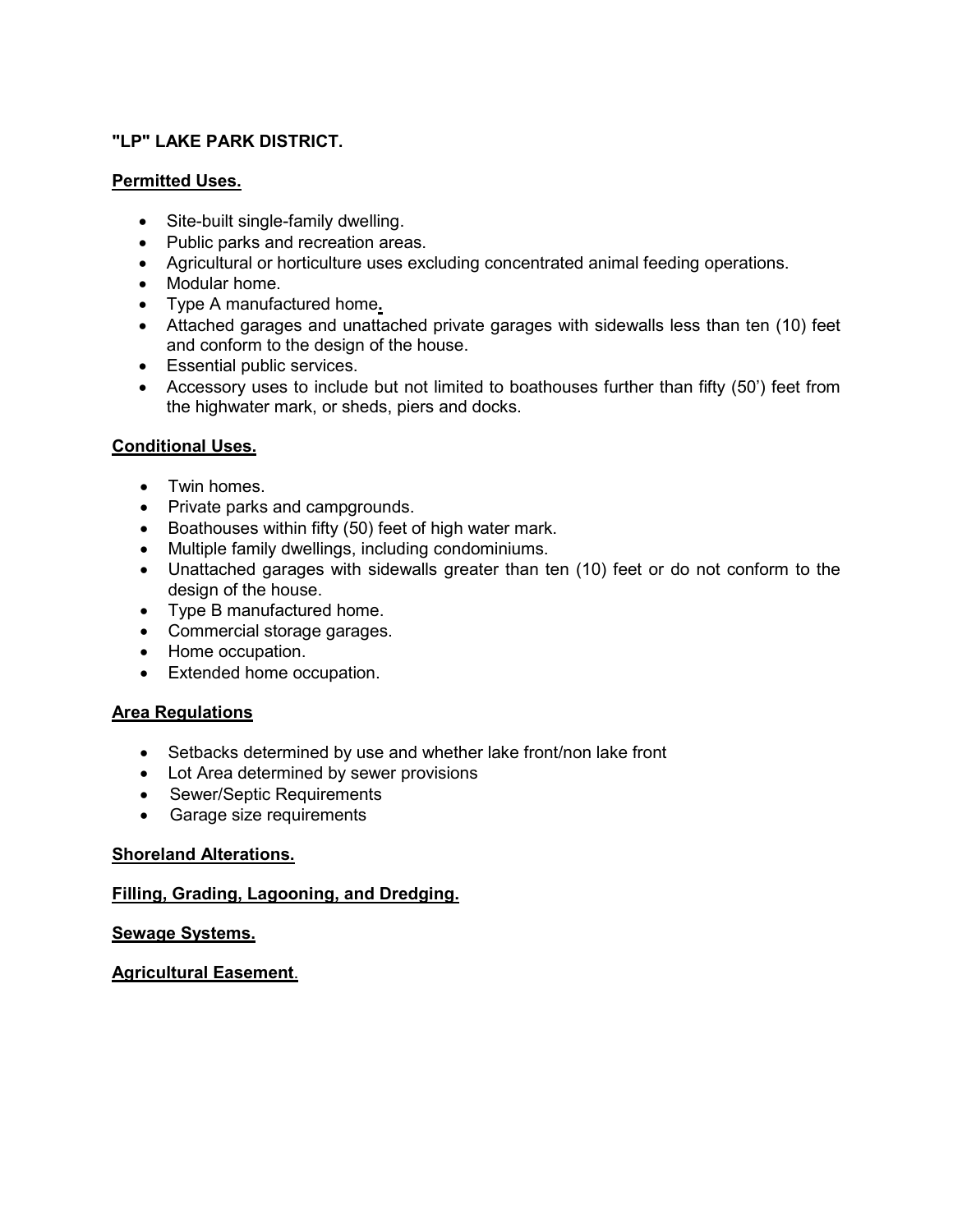### **"RR" RURAL RESIDENTIAL DISTRICT.**

#### **Permitted Uses and Accessory uses.**

- Site-built single-family non-farm dwelling, including modular homes, and Type A manufactured homes.
- Public building
- Farm buildings.
- Public park and recreation areas.
- Field crops and grasslands.
- Orchards, tree farms, botanical gardens (nurseries and greenhouses) – without retail sales.

#### **Conditional Uses.**

- Private Wind Energy Conversion Systems.
- Kennels.
- Religious Institutions and Cemeteries.
- Assisted living facility
- Group home
- Public utility facility
- Public utility and public service structure including transmission

#### **Area Regulations/Easement/Waivers**

- Minimum lot area
- Maximum building height
- Maximum lot coverage
- Setbacks
- Agriculture Easement/Waiver:
- Access
- Animal Units on Small Acreages.
- Type 5 Concentrated Animal Feeding **Operations**
- Accessory uses and structures customarily incidental to permitted uses and structures when established within the space limit of this district.
- Home occupation.
- On-premise signs.

lines, substations, gas regulator stations, pipelines, community equipment buildings, pumping stations, and reservoirs.

- Bed and breakfast.
- Wireless Telecommunications Towers and Facilities.
- Extended home occupation
- Type B manufactured home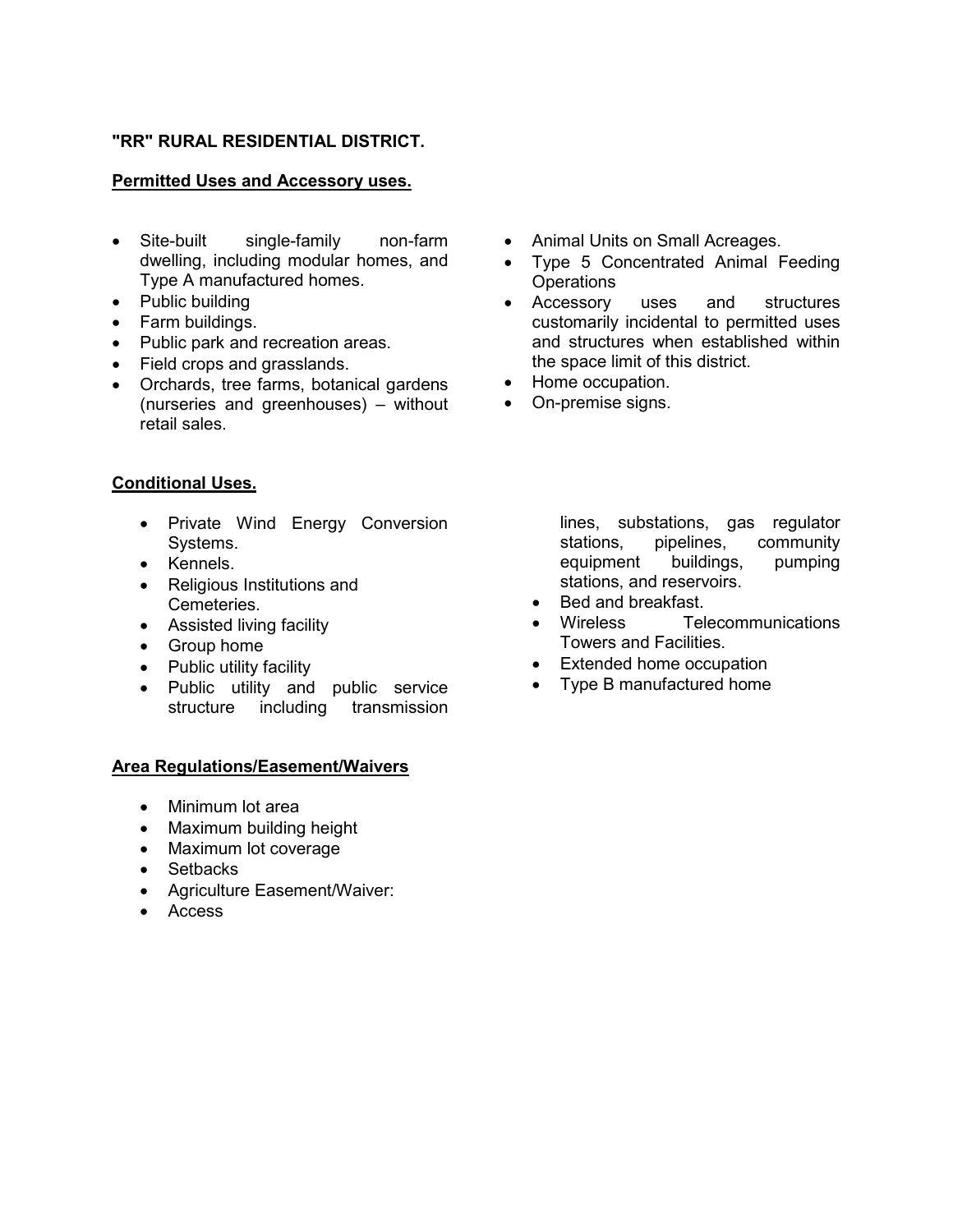# **"PR" PLANNED RESIDENTIAL DISTRICT.**

## **Planned Residential District Standards and Requirements.**

- Single Family subdivisions
- Minimum area
- Minimum size and number of lots
- Density
- Public facilities maintained by association
- Review standards
- Orientation to roads
- Road Requirements
- Prohibition over shallow aquifer unless using an approve sewer district
- Ag Easements

# **Procedure for Planned Residential District.**

• Largely a subdivision review

# **FLOOD PROTECTION OVERLAY DISTRICT.**

• **Ordinance and form of Ordinance required to be reviewed and approved by FEMA to allow for participation in Flood Program.** 

## **Districts:**

- Floodway
- No building/No fill allowed
- Zone A
- Established floodplain elevation
- No elevation established
- Everything to be built 1' above Base Flood Elevation if in Zone A

## **Administration**

- Identify floodplain administrator
- Requirement of floodplain development permit

## **Standards**

- Subdivisions
- Structures
- Non-residential
- Residential
- Manufactured Homes
- Certain Others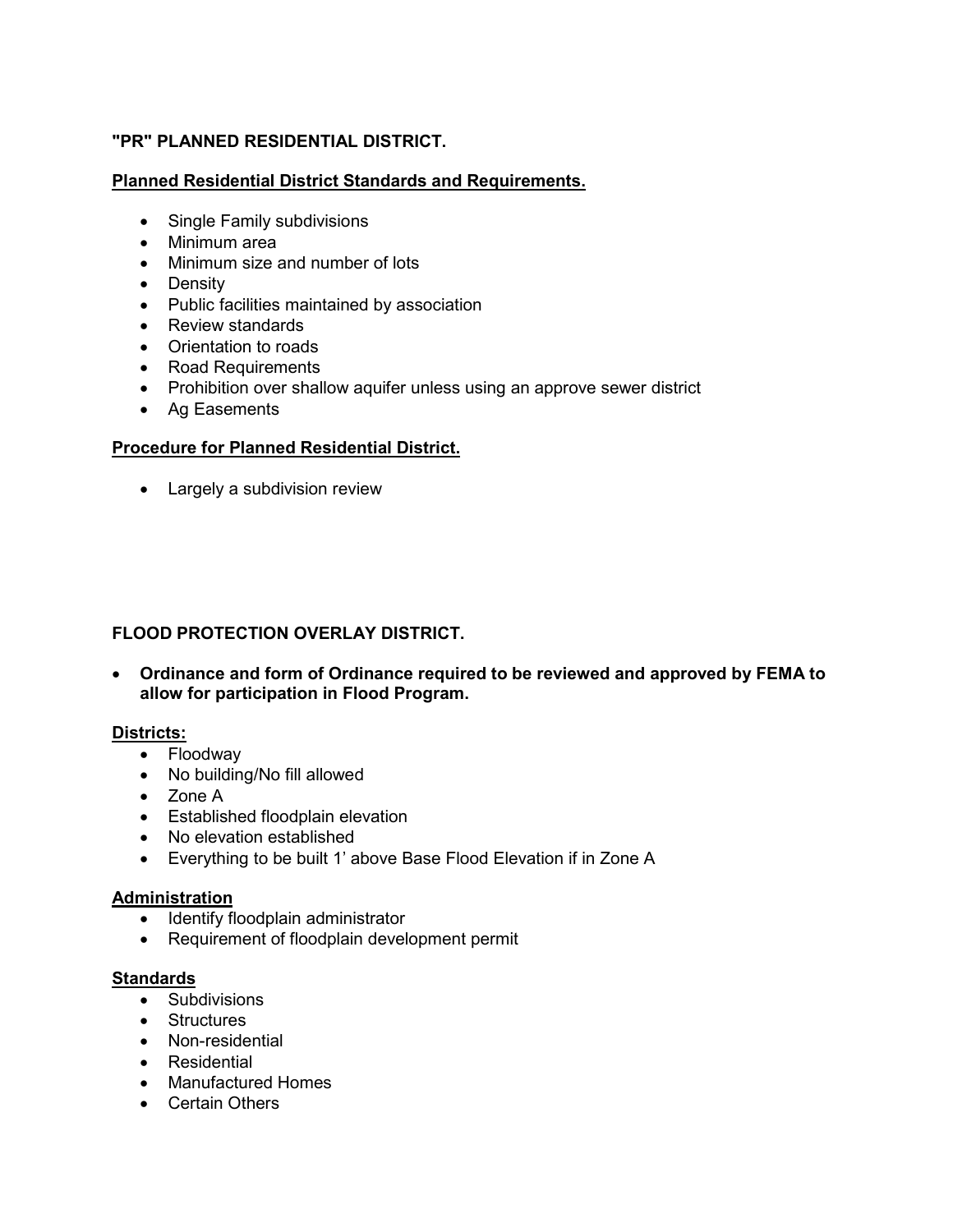# **"AP" AQUIFER PROTECTION OVERLAY DISTRICT.**

# **Zone A**

• Zone of contribution for wellheads (public water supplies)

# **Zone B**

• Expanded zone of contribution for City of Watertown wellhead

# **Zone C**

• Shallow aquifer area (Mapped by DENR) and Aquifer materials maps (USGS)

# **Permitted Uses**

**Conditional Use**

**Prohibited Uses**

# **Performance Standards**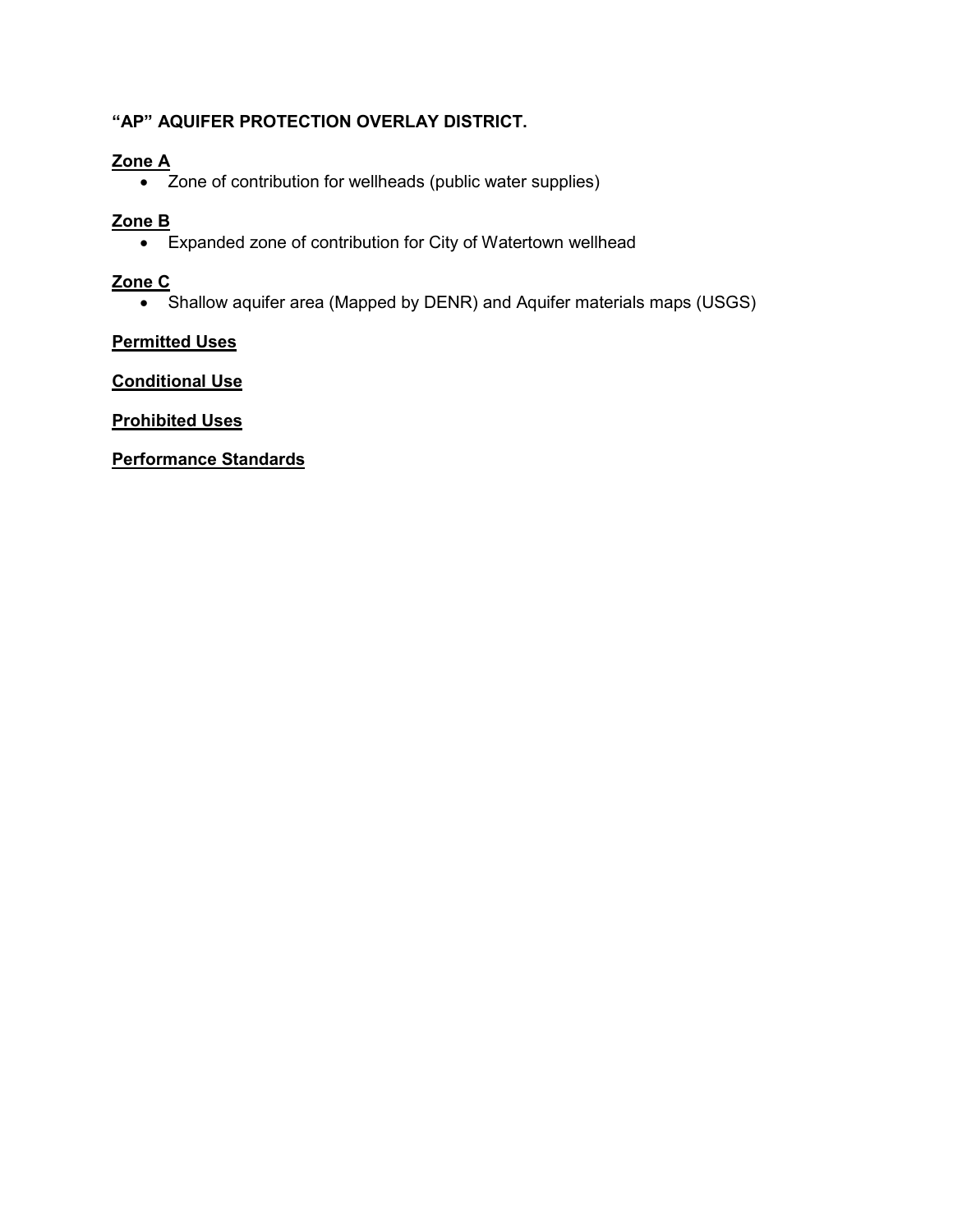## **"A" AGRICULTURAL LAND DISTRICT.**

#### **Permitted Uses.**

- Agricultural activities and farm related buildings, including Type 5 Concentrated Animal Feeding Operations.
- Houses, including double-wides on a foundation (1 per quarter-quarter)
- Farm buildings.
- Fisheries services and Game propagation areas.
- Public park and recreation areas.
- Field crops and grasslands.
- On-premise signs.

# **Conditional Uses.**

- Airports and airstrips.
- Churches and Cemeteries.
- (Mostly Open Air) Commercial public entertainment enterprises
- Gravel Pits; rock crushers; and concrete and asphalt mixing plants
- Private club.
- Sanitary landfills provided:
- Domestic sanitary sewer treatment plant/facility.
- Class 1, Class 2, Class 3, and Class 4 concentrated animal feeding operations.
- Commercial Stables.
- Junkyards/salvage yards,
- Public utility and public service structure
- Land application of petroleumcontaminated soils.
- Institution farms, including religious farming communities.
- Bed and breakfast.
- Wireless Telecommunications Towers and Facilities.
- Extended home occupation
- Single Wide manufactured homes
- Game Lodge.
- Group Homes.
- Kennels.
- Wind Energy System (WES)
- Public or private motorcycle recreation facilities.
- Accessory uses and buildings.
- Orchards and tree farms.
- Temporary roadside stands for sales of agricultural products grown or produced on the premises.
- Home occupation.
- Botanical gardens (nurseries and greenhouses) – without retail sales.
- Stables.
- Private Wind Energy Conversion System (PWECs).
- Target/Shooting Range.
- Veterinarians offices and animal hospitals.
- Golf course, golf driving range, clubhouse.
- Seasonal retail stands including produce and fireworks
- Livestock sales barns.
- Fur farms.
- Rubble sites, composting sites, waste tire sites, restricted use sites
- Government grain storage sites.
- Horticultural services.
- Orchards and tree farms with retail sales.
- Truck gardening.
- Botanical gardens (nurseries and greenhouses) with retail sales.
- Schools.
- Private shooting preserve.
- Temporary roadside stands not utilizing a permanent structure for sales of fireworks.
- Religious Conference Facility.
- Storage of Fireworks in temporary structures.
- Government buildings
- House less than  $\frac{1}{2}$  mile from an existing CAFO.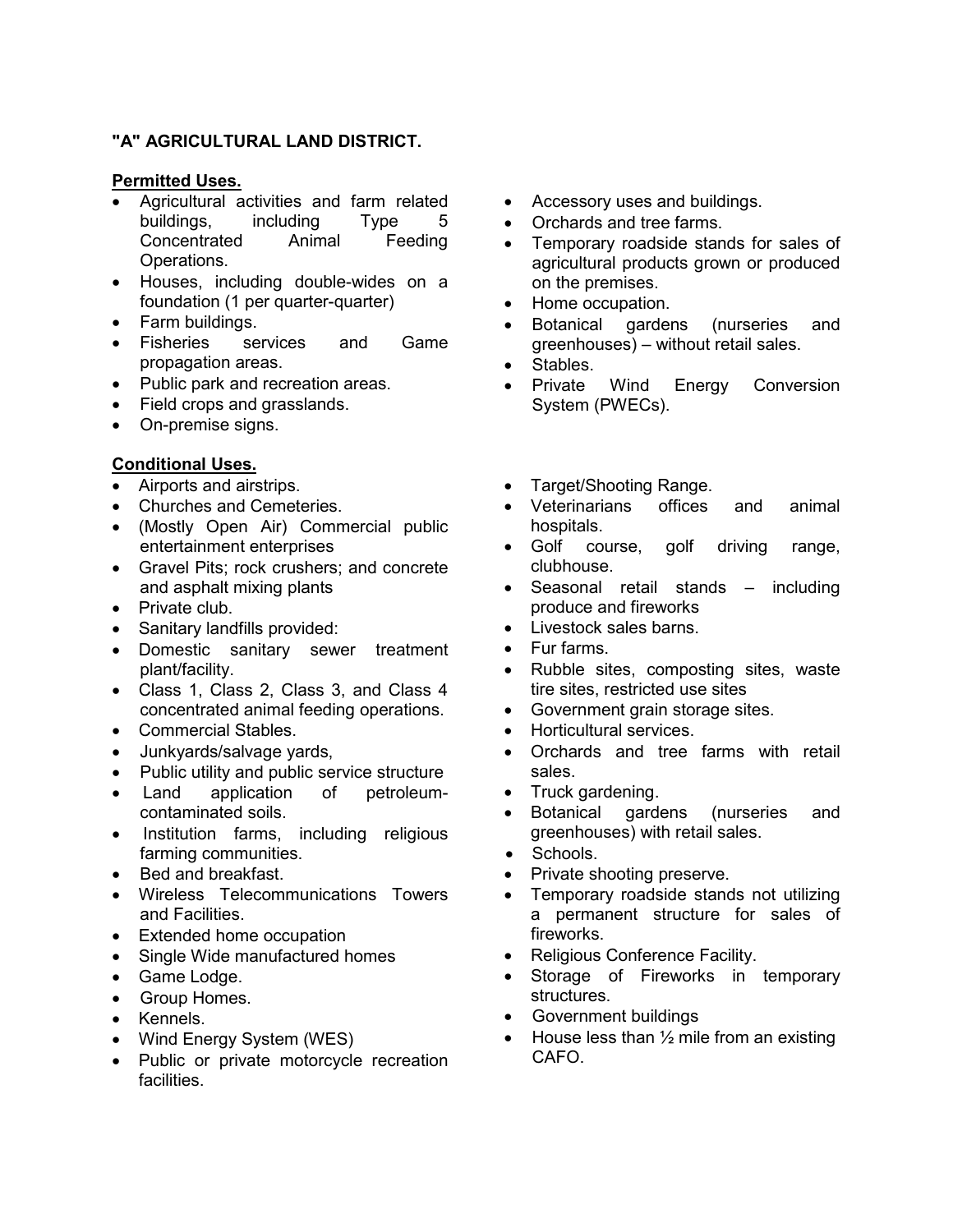# **Area Regulations/Easement/Waivers**

- Lot Area
- Farmstead Exemptions
- Lot Width
- Setbacks:
- (65' from right-of-way; 25' from all other lines for permitted uses. Determined by Board of Adjustment for conditional uses.)
- Maximum Lot Coverage:
- Height Regulations:
- Agriculture Easement
- Access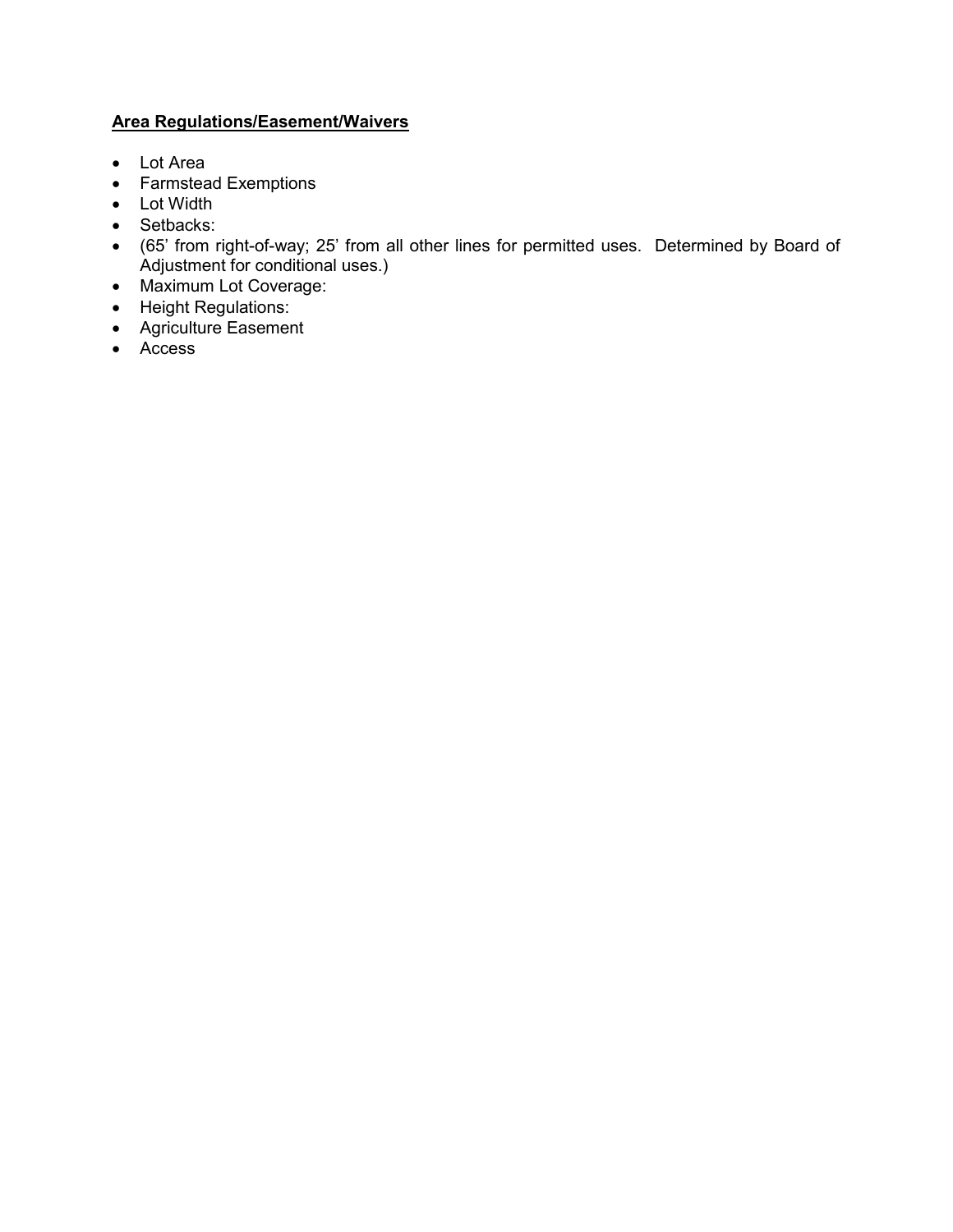#### *SUPPLEMENTAL REGULATIONS*

- **VISION CLEARANCE ON CORNER LOTS.**
- **REFUSE.**
- **UNLICENSED VEHICLES.**
- **SALE OF PARKING AREAS.**
- **SCREENING.**
- **MOVED IN BUILDINGS**
- **MINIMUM WATER AND SEWER REQUIREMENTS.**
- **SHELTERBELT SETBACK REQUIREMENTS.**
- **ANIMAL UNITS ON SMALL ACREAGES.**
- **MANUFACTURED HOME PARKS.**
- **MANUFACTURED HOME REGULATIONS.**
- **EXTENDED HOME OCCUPATION.**
- **FENCES.**
- **ACCESSORY BUILDINGS.**
- **SIGNS.**
- **STRUCTURES TO HAVE ACCESS.**
- **YARDS.**
- **PERMANENT FOUNDATIONS REQUIRED FOR DWELLINGS.**
- **UTILITY EASEMENTS.**
- **ERECTION OF MORE THAN ONE PRINCIPAL STRUCTURE ON A LOT.**
- **CONCENTRATED ANIMAL FEEDING OPERATION REGULATIONS.**
- **WIND ENERGY SYSTEM (WES) REQUIREMENTS.**
- **WILLOW CREEK FLOOD DAMAGE PREVENTION.**
- **WIRELESS TELECOMMUNICATIONS TOWERS AND FACILITIES.**
- **SOIL EROSION AND SEDIMENTATION CONTROL.**
- **MINERAL EXPLORATION AND DEVELOPMENT.**
- **AGRICULTURAL EASEMENT.**
- **RANGE REQUIREMENTS.**
- **SINGLE FAMILY DWELLING (FARM OR NON-FARM) CONSTRUCTED LESS THAN ONE-HALF (1/2) MILE FROM AN EXISTING CONCENTRATED ANIMAL FEEDING OPERATION**
- **ADULT USE REGULATIONS.**
- **PRIVATE WIND ENERGY CONVERSION SYSTEMS (PWECS).**
- **RELIGIOUS CONFERENCE FACILITY STANDARDS.**